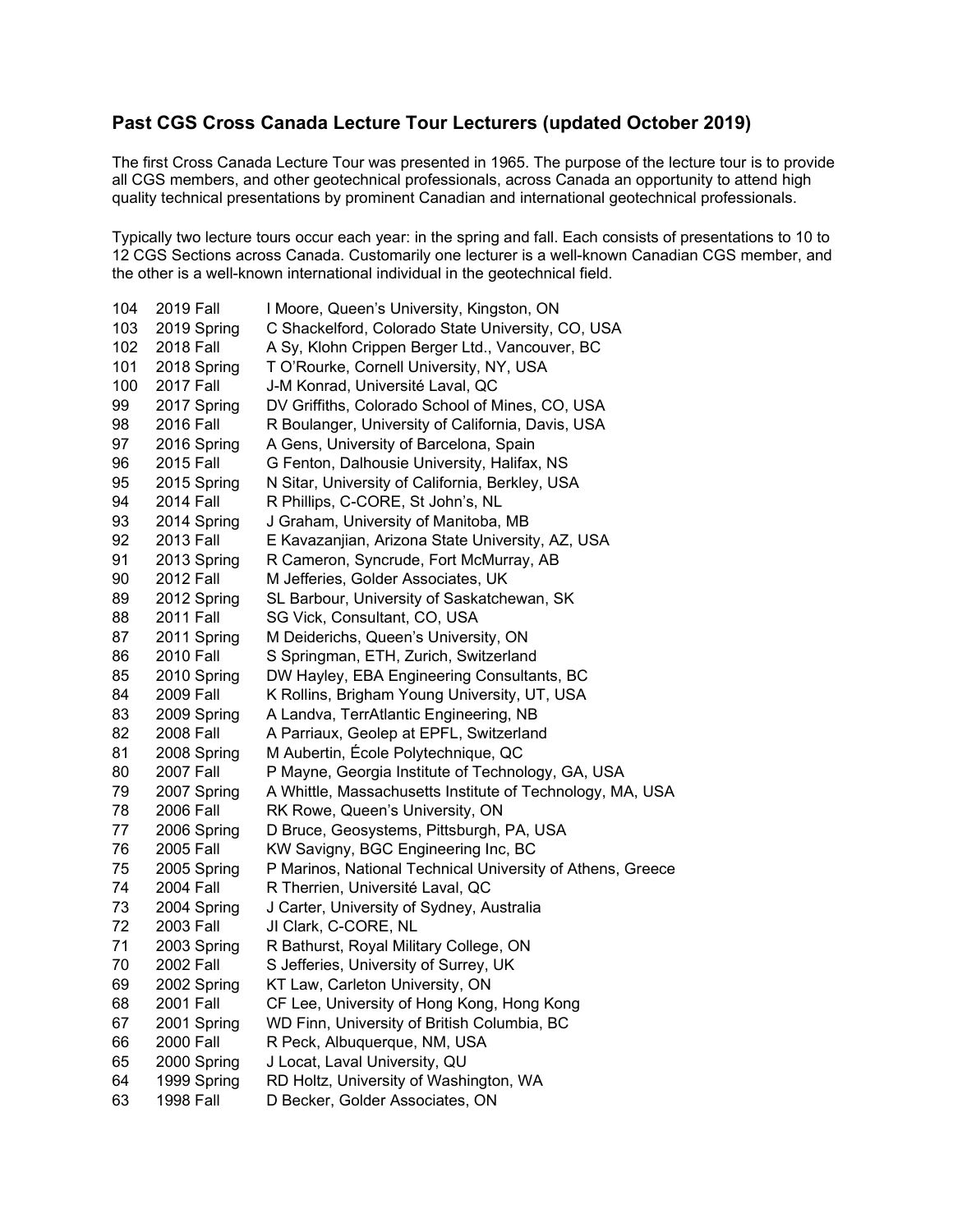| 62 | <b>1997 Fall</b> | P Robertson, University of Alberta, AB                                    |
|----|------------------|---------------------------------------------------------------------------|
| 61 | 1997 Spring      | V Milligan, Golder Associates, ON                                         |
| 60 | <b>1996 Fall</b> | L Smith, University of British Columbia, BC                               |
| 59 | 1996 Spring      | GE Blight, University of Witwatersrand, South Africa                      |
| 58 | 1995 Fall        | DG Fredlund, University of Saskatchewan, SK                               |
| 57 | 1995 Spring      | JK Mitchell, Virginia Polytechnic Institute and State University, VA, USA |
| 56 | 1994 Fall        | S Lacasse, Norwegian Geotechnical Institute, Norway                       |
| 55 | 1994 Spring      | J-L Chameou, Georgia Tech, GA, USA                                        |
| 54 | <b>1993 Fall</b> | MJ O'Connor, O'Connor Associates, AB                                      |
| 53 | 1993 Spring      | JD Mollard, JD Mollard and Associates Limited, SK                         |
| 52 | 1992 Fall        | J-L Briaud, Texas A & M University, TX, USA                               |
| 51 | <b>1991 Fall</b> | WD Finn, University of British Columbia, BC                               |
| 50 | 1991 Spring      | M Jamiolkowski, Technical University of Turin, Italy                      |
| 49 | 1990 Fall        | R Oliveira, Laboratorio Nacional de Engenharia Civil, Portugal            |
| 48 | 1990 Spring      | RM Quigley, University of Western Ontario, ON                             |
| 47 | 1989 Spring      | CF Ripley, Victoria, BC                                                   |
| 46 | <b>1988 Fall</b> | R Frank, Foundation Section, Laboratoire des Ponts et Chausses, France    |
| 45 | 1988 Winter      | FH Kulhawy, Cornell University, NY, USA                                   |
| 44 | <b>1987 Fall</b> | ZQ Wang, Urban & Rural Construction and Environmental Protection, China   |
| 43 | 1986 Fall        | P Kaiser, University of Alberta, AB                                       |
| 42 | 1986 Spring      | B Fellenius, University of Ottawa, ON                                     |
| 41 | 1985 Spring      | CB Crawford, Division of Building Research, NRC, ON                       |
| 40 | 1984 Fall        | N Janbu, Technical University of Norway, Norway                           |
| 39 | <b>1983 Fall</b> | GG Meyerhof, Technical University of Nova Scotia, NS                      |
| 38 | 1983 Spring      | KY Lo, University of Western Ontario, ON                                  |
| 37 | 1982 Fall        | B Ladanyi, École Polytechnique, QC (Western Canada)                       |
| 36 | <b>1982 Fall</b> | RG Campanella, University of British Columbia, BC (Eastern Canada)        |
| 35 | 1982 Spring      | L Jaspar, PFRA, SK (Eastern Canada)                                       |
| 34 | 1981 Spring      | ME Harr, Civil Engineering, Purdue University, IN, USA                    |
| 33 | <b>1980 Fall</b> | JJ Paré, Shawinigan Lavalin Inc, QC                                       |
| 32 | 1980 Spring      | A Vesic, Duke University, NC, USA                                         |
| 31 | <b>1979 Fall</b> | M Bozozuk, Division of Building Research, NRC, ON                         |
| 30 | 1979 Spring      | M Fukuoka, Japan                                                          |
| 29 | <b>1978 Fall</b> | WH Ward, Building Research Station, UK                                    |
| 28 | 1978 Spring      | F Baguelin, Laboratoire central des ponts et chaussées, France            |
| 27 | 1977 Spring      | L Gold, Division of Building Research, NRC, ON                            |
| 26 | 1976 Fall        | H Borowicka, Technical University, Austria                                |
| 25 | 1976 Spring      | B Broms, Royal Institute of Technology, Sweden                            |
| 24 | <b>1975 Fall</b> | RM Hardy, RM Hardy and Associates, AB (Eastern Canada)                    |
| 23 | <b>1975 Fall</b> | MAJ Matich, Geocon Limited, ON (Western Canada)                           |
| 22 | 1975 Spring      | E Penner, Division of Building Research, NRC, ON                          |
| 21 | <b>1974 Fall</b> | JB Burland, Building Research Station, UK                                 |
| 20 | 1974 Spring      | A Richards, Lehigh University, PA, USA                                    |
| 19 | <b>1973 Fall</b> | DF Coates, Energy, Mines and Resources, ON (Eastern Canada)               |
| 18 | <b>1973 Fall</b> | TC Kenney, University of Toronto, ON (Western Canada)                     |
| 17 | 1973 Spring      | JM Duncan, University of California, CA, USA                              |
| 16 | <b>1972 Fall</b> | E Klohn, Klohn Leonoff Consultants, Vancouver, BC (Eastern Canada)        |
| 15 | 1972 Fall        | V Milligan, Golder Associates, Toronto ON (Western Canada)                |
| 14 | 1972 Spring      | RB Peck, University of Illinois, IL, USA                                  |
| 13 | <b>1971 Fall</b> | JH Schmertmann, University of Florida, FL, USA                            |
| 12 | 1971 Spring      | GH Johnston, Division of Building Research, NRC, ON                       |
| 11 | <b>1970 Fall</b> | HQ Golder, Golder Associates, Toronto, ON, (Eastern Canada)               |
|    |                  |                                                                           |